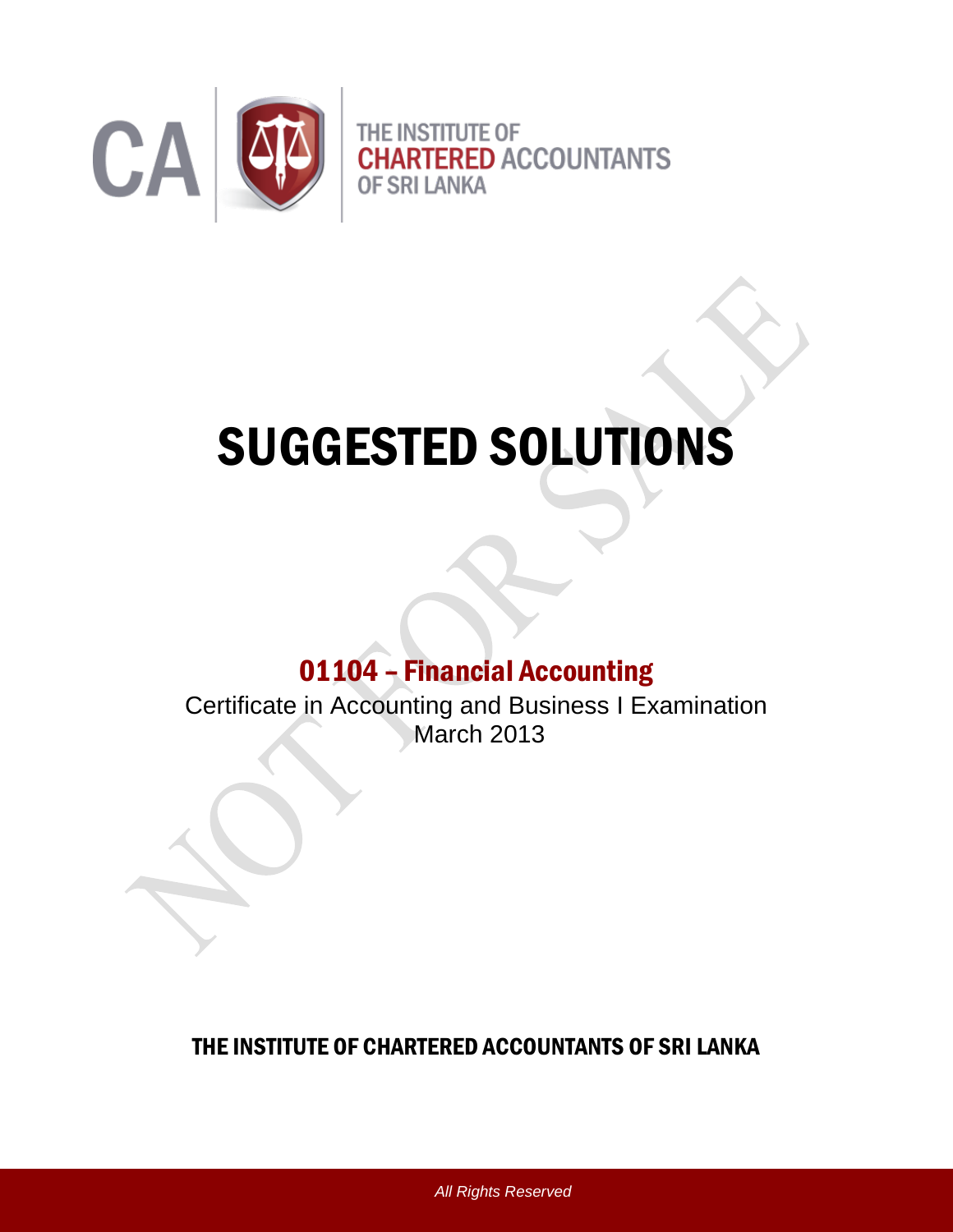#### **PAPER 'A'**

### **ANSWERS FOR MULTIPLE CHOICE QUESTIONS**



(2)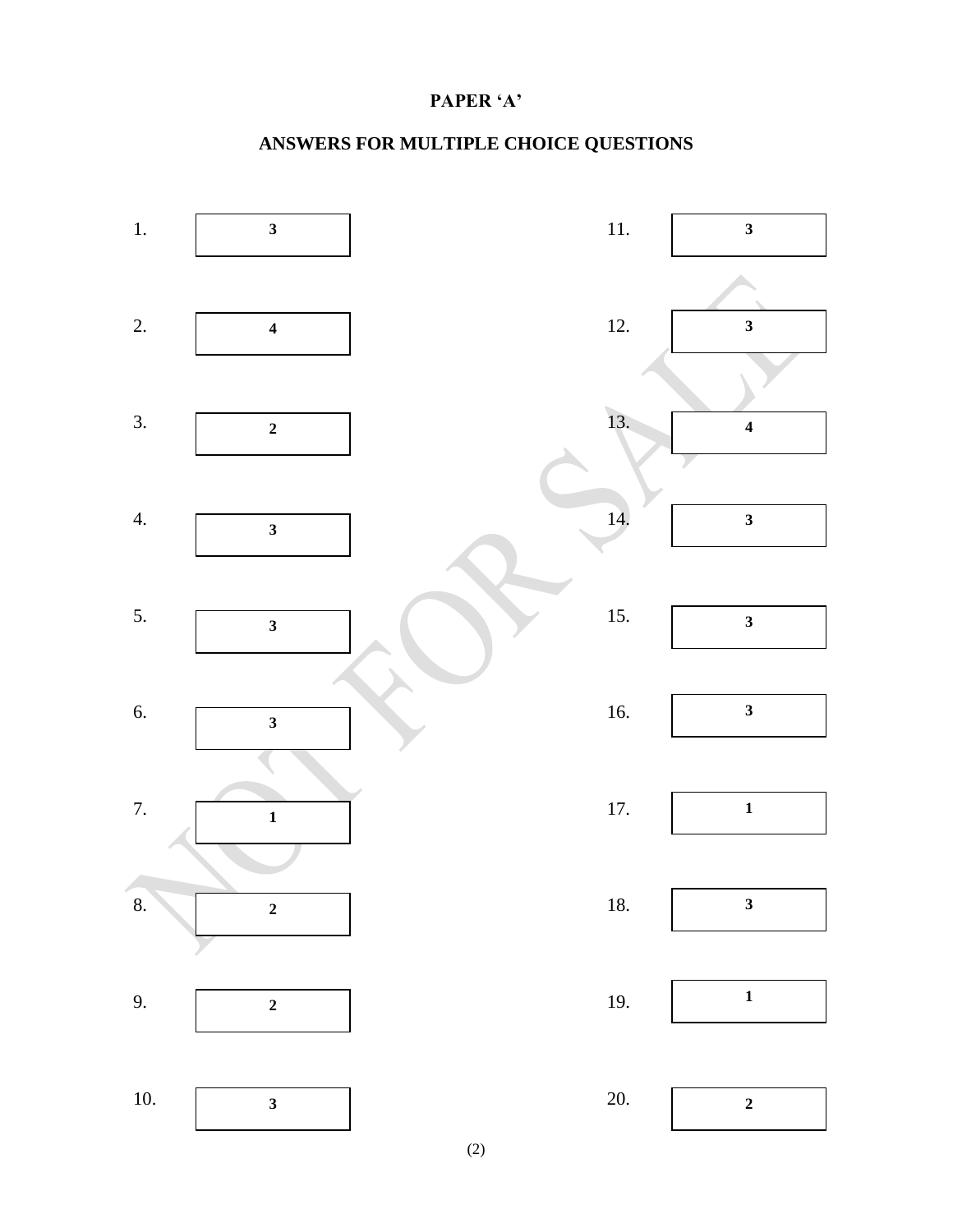| <b>Raw materials</b>           |            |  |
|--------------------------------|------------|--|
| Stock - 1 April 2011           | 16,400     |  |
| <b>Add: Purchases</b>          | 193,200    |  |
| Import duty & carriage inwards | 4,650      |  |
|                                | 214,250    |  |
| Less: closing stock            | (23,700)   |  |
| Purchase returns               | (8,200)    |  |
| Cost of raw materials consumed | 182,350    |  |
| Wages                          | 48,400     |  |
| Prime cost                     | 230,750    |  |
| <b>Factory overheads</b>       |            |  |
| Factory rent                   | 8,400      |  |
| Plant depreciation             | 7,187.50   |  |
| Electricity                    | 20,580     |  |
| Security                       | 3,150      |  |
| Insurance                      | 3,600      |  |
| Maintenance wages              | 1,716      |  |
| Machinery maintenance          | 11,380     |  |
| Other factory overheads        | 12,480     |  |
| Add: opening WIP               | 4,100      |  |
| Less: closing WIP              | (2,200)    |  |
| Cost of goods manufacturing    | 301,143.50 |  |
|                                |            |  |

**Haymal's Business Manufacturing Account for the year ended 31 March 2012**

(5 marks)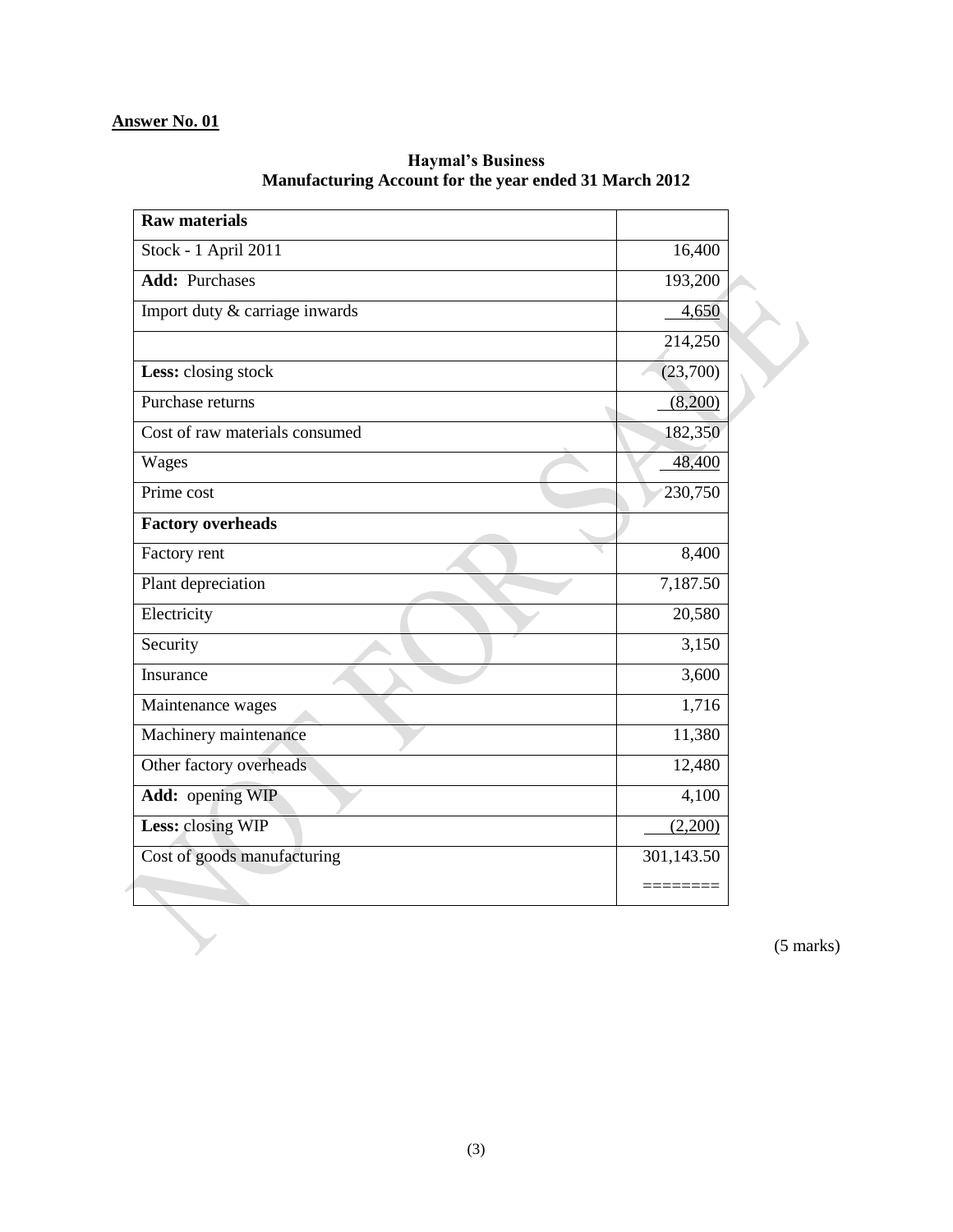| <b>Sales</b>                                           |            | 419,600       |
|--------------------------------------------------------|------------|---------------|
| Less: sales returns                                    |            | (13,600)      |
|                                                        |            | 406,000       |
| Less: cost of sales                                    |            |               |
| Stock of F.G. $-1$ April 2011                          | 73,800     |               |
| Add: cost of goods manufactured                        | 301,143.50 |               |
|                                                        | 374,943.50 |               |
| <b>Less:</b> closing stock $(7,500+2,000-200 = 9,300)$ | (9,300)    |               |
| goods stolen                                           | (2,000)    | (363, 643.50) |
|                                                        |            | 42,356.50     |
| <b>Other Income</b>                                    |            |               |
| Interest income                                        | 1,000      |               |
| Over provision for bad debts                           | 2,685      |               |
| Discount received                                      | 3,800      | 7,485         |
|                                                        |            |               |
| <b>Administration expenses</b>                         |            |               |
| Depreciation - office building                         | 1,250      |               |
| Equipment – depreciation                               | 1,350      |               |
| Electricity                                            | 10,290     |               |
| Security                                               | 2,520      |               |
| Insurance                                              | 2,700      |               |
| Maintenance wages                                      | 1,144      |               |
| <b>Salaries</b>                                        | 6,250      |               |
| Other administration expenses                          | 11,500     | (37,004)      |
| Selling and distribution cost                          |            |               |
| Other selling expenses                                 | 14,600     |               |
| <b>Bad</b> debts                                       | 8,000      |               |
| Depreciation of motor vehicles                         | 3,640      |               |
| Electricity                                            | 3,430      |               |
| Security                                               | 630        |               |
| Insurance                                              | 2,700      |               |
| Sales promotion                                        | 9,200      |               |
| <b>Discounts</b>                                       | 2,630      | (44, 830)     |
| Finance                                                |            |               |
| <b>Other expenses</b>                                  |            |               |
| Loan interest                                          | 6,850      |               |
| Reduction in value of inventories                      | 2,600      |               |
| Loss on stocks theft                                   | 500        |               |
| Loss on sale of plant                                  | 3,125      |               |
| <b>Bank</b> charges                                    | 80         |               |
| Disallowed input VAT                                   | 2,220      | (15, 375)     |
|                                                        |            | (47, 367.50)  |
|                                                        |            |               |
|                                                        |            |               |

**Haymal's Business Statement of Comprehensive Income for the year ended 31 March 2012**

(14 marks)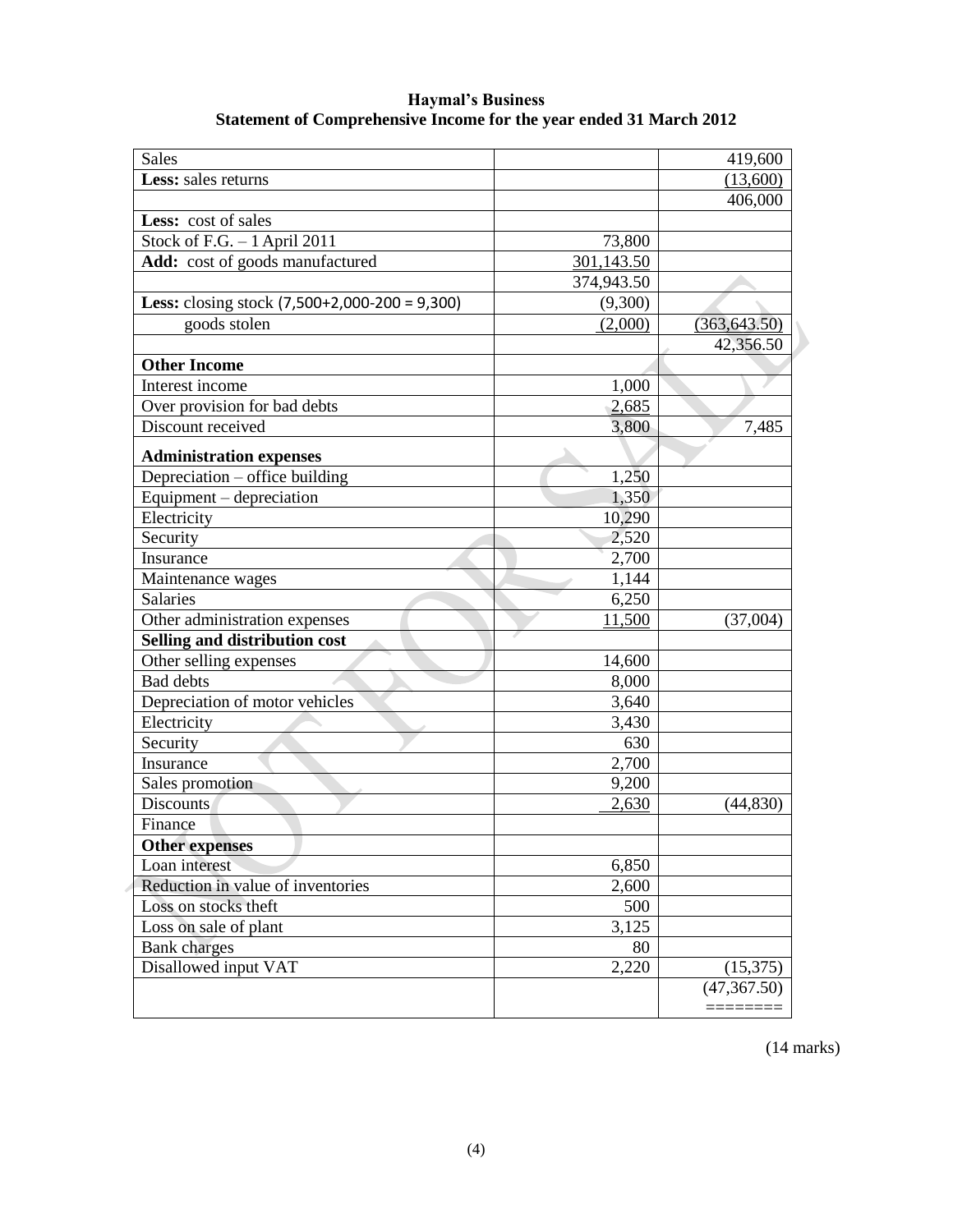| Non-current Assets             | Cost    | Acc. Dep    | W.D.V       |
|--------------------------------|---------|-------------|-------------|
| Land                           | 57,500  |             | 57,500      |
| Plant & machinery              | 42,500  | 32,413      | 10,087.50   |
| Office building                | 25,000  | 13,250      | 11,750      |
| Motor vehicles                 | 18,200  | 15,440      | 2,760       |
| Equipment                      | 5,400   | 4,050       | 1,350       |
|                                |         |             | 83,447.50   |
|                                |         |             |             |
| <b>Fixed Deposit</b>           |         |             | 25,000      |
| <b>Current Assets</b>          |         |             |             |
| Inventories                    |         | 32,600      |             |
| Insurance receivable           |         | 1,500       |             |
| Indent receivable              |         | 1,000       |             |
| Cash at bank                   |         | 1,420       |             |
| Trade receivables              | 90,300  |             |             |
| Less: provisions for bad debts | (4,515) | 85,785      |             |
| Staff loan                     |         | 2,800       | 125,105     |
|                                |         |             | 233,552.50  |
| Capital account                |         |             | 150,000     |
| Current account                |         | 22,400      |             |
| Add: profit/(loss)             |         | (47, 367.5) | (24,967.50) |
|                                |         |             | 125,032.50  |
| <b>Non Current Liabilities</b> |         |             |             |
| Long term loan                 |         |             | 40,000      |
| <b>Current Liabilities</b>     |         |             |             |
| Accrued expenses               |         | 4,300       |             |
| Trade payables                 |         | 45,900      |             |
| VAT payable                    |         | 18,320      | 68,520      |
|                                |         |             | 233,552.50  |

#### **Haymals Business Statement of Financial Position as at 31 March 2012**

(11 marks)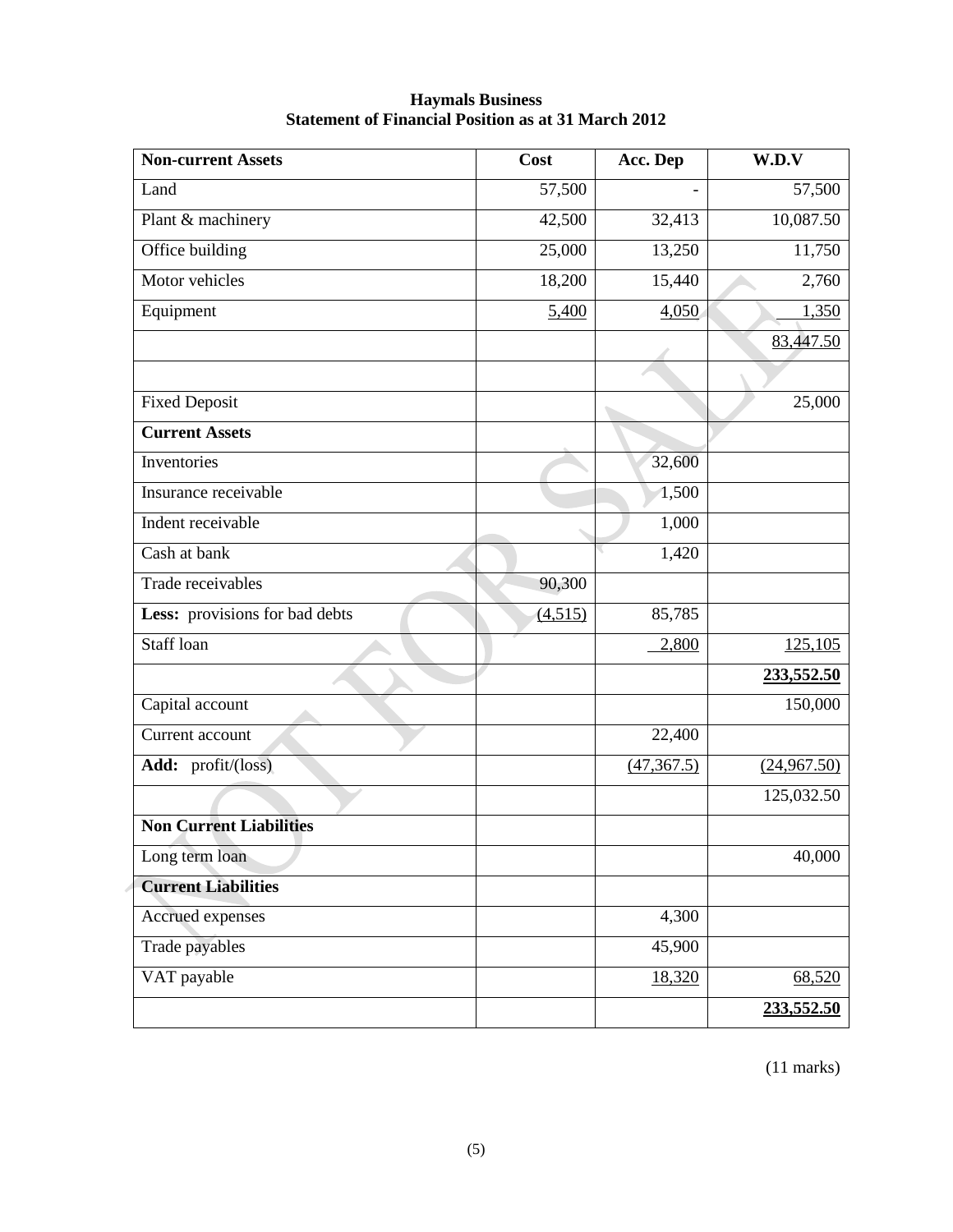#### **Answer No 02**

(a) Assets Revaluation account as at 31 March 2012

| <b>Revaluation Account</b> |           |                        |           |  |  |  |
|----------------------------|-----------|------------------------|-----------|--|--|--|
| Office Equipment           | 100,000   | Land                   | 280,000   |  |  |  |
| Furniture & Fittings       | 350,000   | <b>Building</b>        | 460,000   |  |  |  |
| <b>Trade Debtors</b>       | 40,000    | Equipment              |           |  |  |  |
| Anne                       | 325,000   | <b>Motor Vehicles</b>  | 500,000   |  |  |  |
| Biyana                     | 260,000   | <b>Trade Creditors</b> | 30,000    |  |  |  |
| Carmel                     | 195,000   |                        |           |  |  |  |
|                            | 1,270,000 |                        | 1,270,000 |  |  |  |

(b) Partners Capital and Current Accounts

| <b>Capital Accounts</b> |           |           |                          |                         |                          |           |           |
|-------------------------|-----------|-----------|--------------------------|-------------------------|--------------------------|-----------|-----------|
|                         | Anne      | Biyana    | Carmel                   |                         | Anne                     | Biyana    | Carmel    |
| Motor Vehicle           |           |           | 1,200,000                | <b>Balance</b>          | 1,800,000                | 1,700,000 | 2,000,000 |
|                         |           |           |                          | <b>Revaluation Gain</b> | 325,000                  | 260,000   | 195,000   |
|                         |           |           |                          | Goodwill                | 1,250,000                | 1,000,000 | 750,000   |
| Cash                    |           |           | 1,499,000                | Advertising             |                          |           | 79,000    |
| Loan Account            |           |           | 2,225,000                | <b>Current Account</b>  | $\overline{\phantom{0}}$ | -         | 1,900,000 |
| <b>Closing Balance</b>  | 3,375,000 | 2,960,000 |                          |                         |                          |           |           |
|                         | 3,375,000 | 2,960,000 | 4,924,000                |                         | 3,375,000                | 2,960,000 | 4,924,000 |
| Goodwill                | 1,500,000 | 1,500,000 |                          | Balance b/f             | 3,375,000                | 2,960,000 |           |
| <b>Closing Balance</b>  | 1,875,000 | 1,460,000 |                          |                         |                          |           |           |
|                         | 3,375,000 | 2,960,000 | $\overline{\phantom{0}}$ |                         | 3,375,000                | 2,960,000 |           |
|                         |           |           |                          | Balance b/f             | 1,875,000                | 1,460,000 |           |
|                         |           |           |                          |                         |                          |           |           |

 $\Delta$ 

| <b>Current Accounts</b> |           |                          |               |         |           |                |           |
|-------------------------|-----------|--------------------------|---------------|---------|-----------|----------------|-----------|
|                         | Anne      | Biyana                   | <b>Carmel</b> |         | Anne      | <b>B</b> iyana | Carmel    |
| Capital Account         |           | $\overline{\phantom{0}}$ | ,900,000      | Balance | 2,500,000 | 2,450,000      | 1,900,000 |
| Closing Balance         | 2,500,000 | 2,450,000                |               |         |           |                |           |
|                         | 2,500,000 | 2,450,000                | ,900,000      |         | 2,500,000 | 2,450,000      | 1,900,000 |

(6 marks)

(4 marks)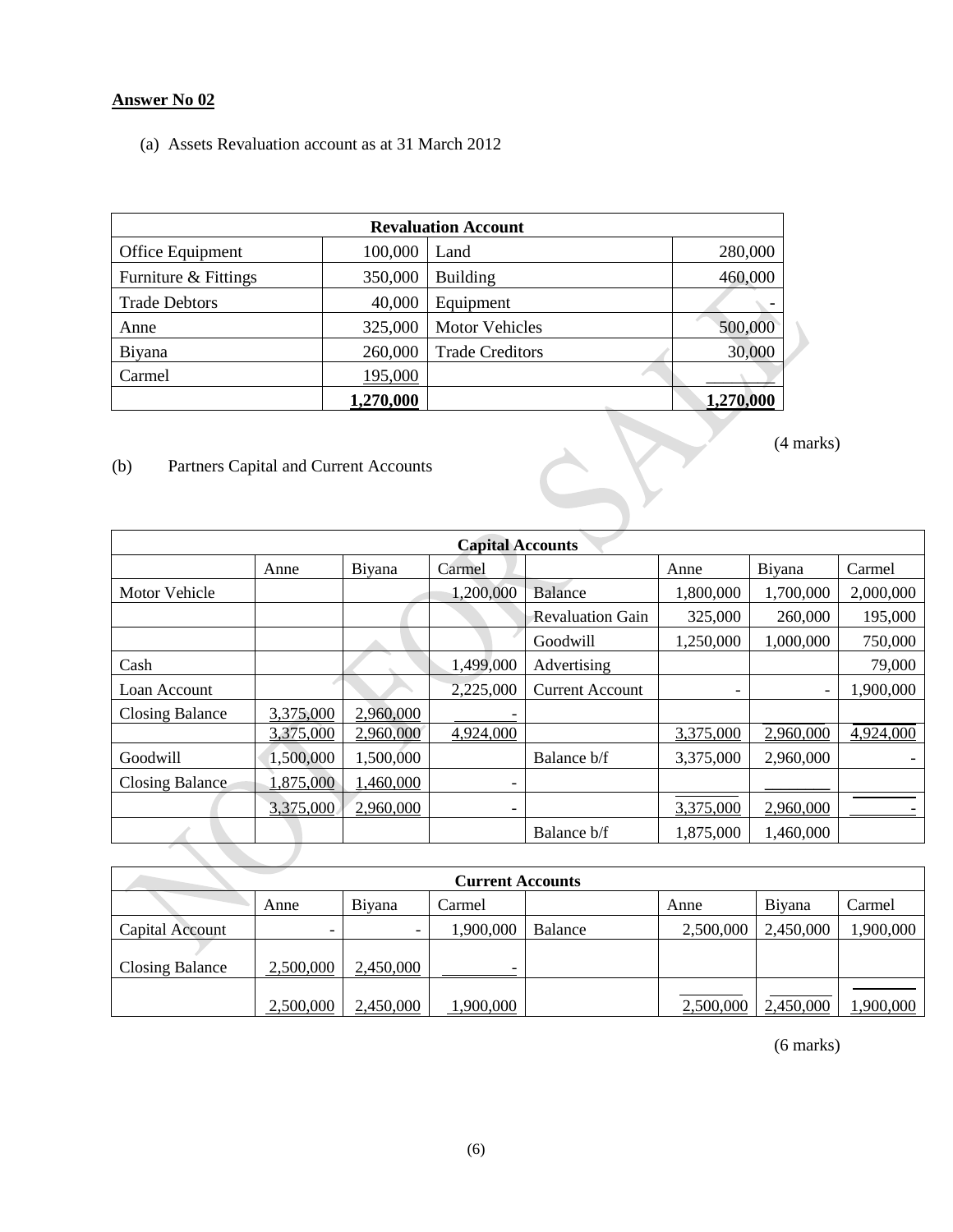(c) Statement of Financial Position as at 31.03.2012 of Anne and Biyana new partnership

| <b>Property, Plant &amp; Equipment</b>      |           |            |
|---------------------------------------------|-----------|------------|
| Land                                        |           | 1,000,000  |
| Building                                    |           | 2,500,000  |
| Equipment                                   |           | 3,100,000  |
| <b>Motor Vehicles</b>                       |           | 1,625,000  |
| Office Equipment                            |           | 325,000    |
| Furniture & Fittings                        |           | 1,000,000  |
|                                             |           | 9,550,000  |
| <b>Current Assets</b>                       |           |            |
| Inventories                                 |           | 49,000     |
| <b>Trade Debtors</b>                        | 740,000   |            |
| Provision for doubtful debts as at 01 April |           |            |
| 2011                                        | 50,000    | 690,000    |
| Prepaid                                     |           |            |
| Rent for Showroom                           |           | 1,080,000  |
| Advanced paid for reservations              |           | 1,300,000  |
| Cash in Hand                                |           | 175,000    |
| Cash at Bank                                |           | 51,000     |
|                                             |           | 12,895,000 |
| <b>Capital Accounts</b>                     |           |            |
| Anne                                        | 1,875,000 |            |
| Biyana                                      | 1,460,000 | 3,335,000  |
|                                             |           |            |
| <b>Current Accounts</b>                     |           |            |
| Anne                                        | 2,500,000 |            |
| Biyana                                      | 2,450,000 | 4,950,000  |
|                                             |           |            |
| <b>Non Current Liabilities</b>              |           |            |
| Long Term Bank Loan (18%)                   |           | 1,200,000  |
| Loan Account - Carmel                       |           | 1,780,000  |
|                                             |           |            |
| <b>Current Liabilities</b>                  |           |            |
| <b>Trade Creditors</b>                      | 1,015,000 |            |
| Utility Charges payable                     | 80,000    |            |
| Rent payable                                | 90,000    |            |
| Loan Account - Carmel                       | 445,000   | 1,630,000  |
|                                             |           | 12,895,000 |

**ABC Partnership Statement of Financial Position as at 31.03.2012**

(5 marks) (Total 15 marks)

 $\blacktriangleright$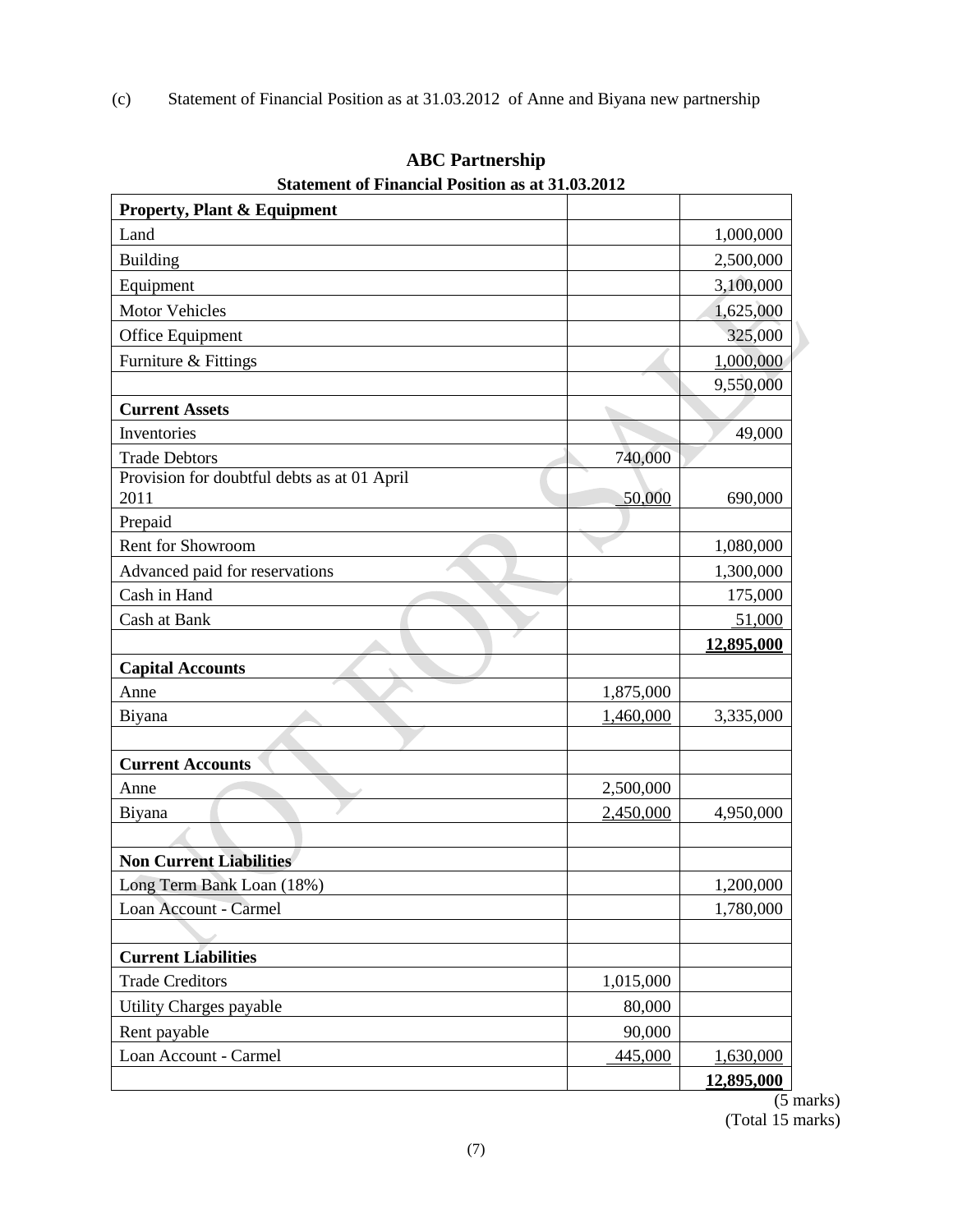#### **Answer No. 03**

| (a) | (i)  | Acc. Dep as at 01/04/2011      | $=$ | 18 <sub>m</sub>         |                     |
|-----|------|--------------------------------|-----|-------------------------|---------------------|
|     |      | Dep for the year $2011/2012$   | $=$ | $\frac{3 \text{ m}}{2}$ | (30/10)             |
|     |      | Acc. Dep as at 31/03/2012      | $=$ | $21 \text{ m}$          |                     |
|     |      | Cost of the plant              |     | 30 <sub>m</sub>         |                     |
|     |      | Acc. Dep 31/03/2012            | $=$ | $21 \text{ m}$          |                     |
|     |      | Net book value 31/03/2012      | $=$ | 9 <sub>m</sub>          |                     |
|     |      | Fair value as at $31/03/2012$  | $=$ | $25 \text{ m}$          |                     |
|     |      | Revaluation surplus 31/03/2012 | $=$ | $25 - 9$                | $= 16m$             |
|     |      |                                |     |                         | $(3 \text{ marks})$ |
|     | (ii) | Depreciation for the year      | $=$ | 30/10                   | $= 3m$              |
|     |      | ending 31/03/2012              |     |                         |                     |
|     |      |                                |     |                         | $(2 \text{ marks})$ |
| (b) |      |                                |     |                         |                     |
|     |      | $\sim$ $\sim$ $\sim$<br>.      |     |                         |                     |

(b)

## **Adjusted Cash Balance**

| Balance as per cash book                        | (437, 400) |
|-------------------------------------------------|------------|
| Cheque issued incorrectly recorded in cash book | (108,000)  |
| Casting error                                   | 280,000    |
| $O/D$ interest                                  | (53,000)   |
| Cheques dishonoured                             | (350,000)  |
| Direct deposits                                 | 750,000    |
| Unrecorded receipts                             | 1,200,000  |
| Adjusted cash book balance                      | 1,281,600  |

(7 marks)

#### **Bank Reconciliation Statement as at 31 March 2012**

| Adjusted cash bank balance    | 1,281,600   |
|-------------------------------|-------------|
| Less: Erroneous bank deposits | (600,000)   |
| Less: Unrealised deposits     | (8,700,000) |
| Balance as per bank statement | (8,018,400) |

(3 marks)

(Total 15 marks)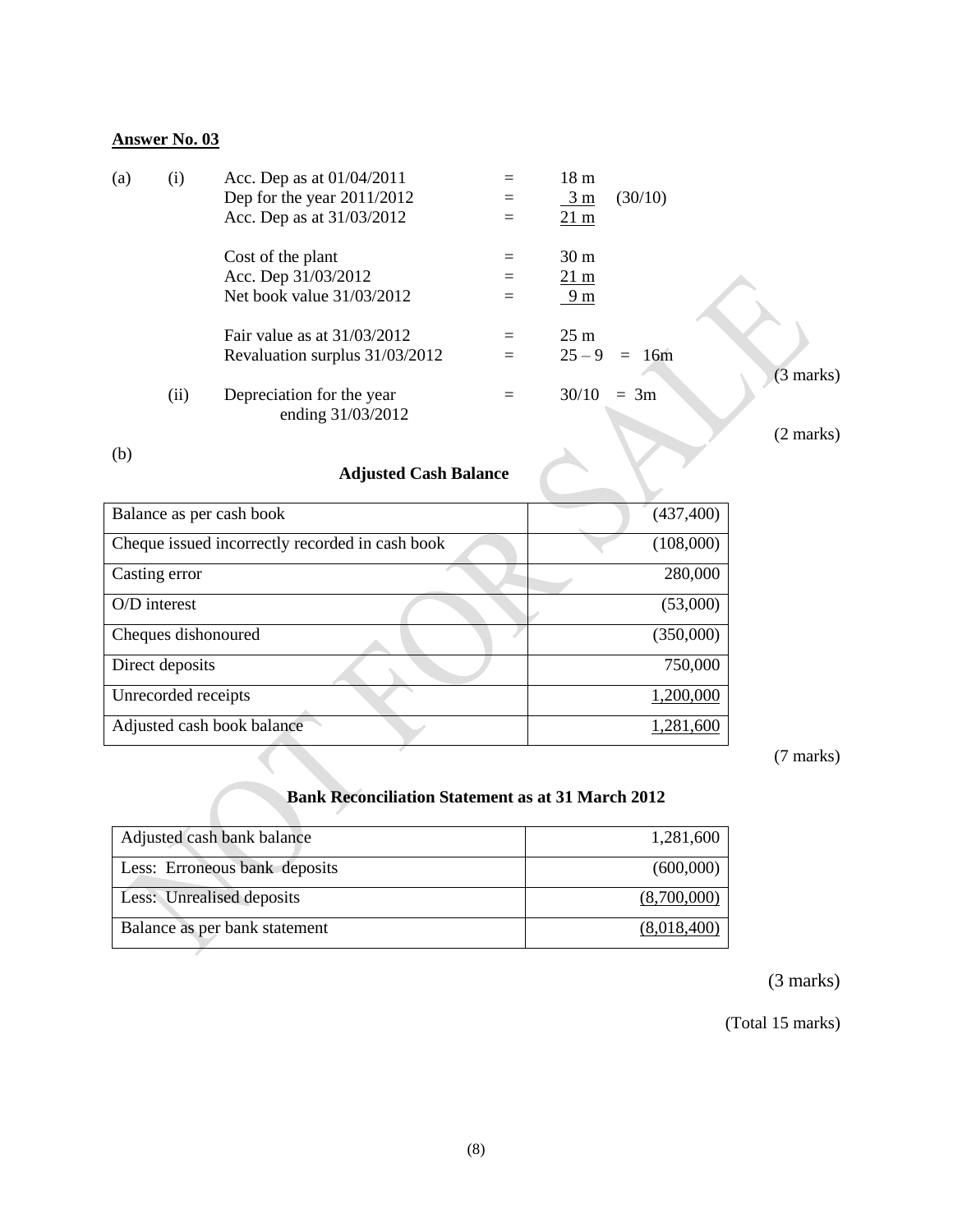#### **Answer No. 04**

| <b>Income</b>                          |         |
|----------------------------------------|---------|
| <b>Members Subscription</b>            | 275,000 |
| Profit on Bar                          | 310,000 |
| <b>Investment</b> Income               | 12,000  |
| Donation for Weight Lifting Tournament | 46,000  |
|                                        | 643,000 |
| <b>Less: Expenses</b>                  |         |
| Rent                                   | 68,000  |
| <b>Newspapers Expenses</b>             | 4,000   |
| <b>Gymnasium Instructor Fees</b>       | 120,000 |
| Weight Lifting Tournament expenses     | 43,000  |
|                                        |         |
| Depreciation - Gymnasium Equipment     | 140,000 |
| <b>Depreciation - Sports Equipment</b> | 18,000  |
| <b>Excess over Expenditure</b>         | 250,000 |
|                                        |         |

#### **Universal Sports (US) Club Income & Expenditure Account for the year ended 31 March 2012**

#### **Universal Sports (US) Club**

**Bar Trading Profit & Loss Account for the period ended 31 March 2012**

| -<br>Turnover/Sales          | 875,000 |
|------------------------------|---------|
| Less: Cost of Sales          |         |
| <b>Opening Stocks</b>        | 50,000  |
| Add: Purchases               | 305,000 |
|                              | 355,000 |
| Less: Closing Stock          | 70,000  |
| Cost of Sales                | 285,000 |
| <b>Gross Profit</b>          | 590,000 |
|                              |         |
| <b>Bar Expenses</b>          | 128,000 |
| <b>Bar Rent</b>              | 102,000 |
| Depreciation – Bar Equipment | 50,000  |
| <b>Profit on Bar</b>         | 310,000 |

(10 marks)

 $\blacktriangleright$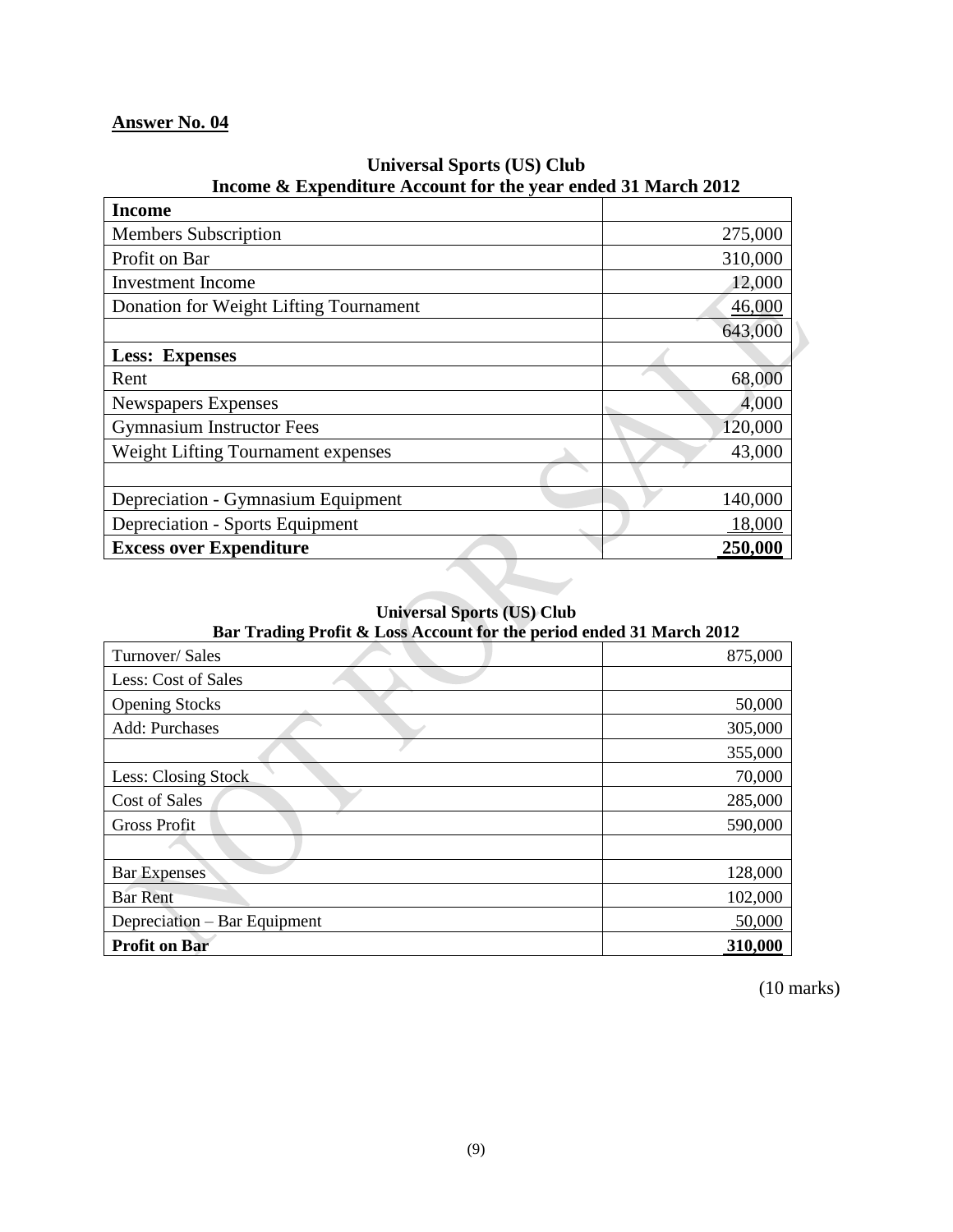| <b>Non Current Assets</b>                 |           |
|-------------------------------------------|-----------|
| <b>Gymnasium Equipment</b>                | 1,520,000 |
| <b>Sports Equipment</b>                   | 80,000    |
| <b>Bar Equipment</b>                      | 60,000    |
|                                           |           |
| 12% Fixed Deposits                        | 100,000   |
|                                           |           |
| <b>Current Assets</b>                     |           |
| <b>Bar Stock</b>                          | 70,000    |
| <b>Bar Debtors</b>                        | 110,000   |
| Prepaid Rent                              | 12,000    |
| Members Subscription - Receivable         | 20,000    |
| Cash & Bank                               | 40,000    |
|                                           | 2,012,000 |
|                                           |           |
| <b>Accumulated Fund</b>                   | 1,667,000 |
| Add: Excess                               | 250,000   |
|                                           | 1,917,000 |
| <b>Bar Creditors</b>                      | 60,000    |
| <b>Accrued Bar expenses</b>               | 10,000    |
| Members Subscription -Received in Advance | 25,000    |
|                                           | 2,012,000 |

#### **Universal Sports (US) Club Balance Sheet as at 31 March 2012**

#### **Workings**

| <b>Opening Accumulated Fund</b>          |           |
|------------------------------------------|-----------|
|                                          | 2011      |
| <b>Gymnasium Equipment</b>               | 1,400,000 |
| <b>Sports Equipment</b>                  | 90,000    |
| 12% Fixed Deposits                       | 100,000   |
| <b>Bar Stock</b>                         | 50,000    |
| Prepaid Rent                             | 6,000     |
| Cash & Bank                              | 56,000    |
| <b>Bar Debtors</b>                       | 85,000    |
| <b>Members Subscription - Receivable</b> | 10,000    |
|                                          | 1,797,000 |
| <b>Bar Creditors</b>                     | 76,000    |
| <b>Accrued Bar expenses</b>              | 14,000    |
| Members Subscription - Received in       |           |
| Advance                                  | 40,000    |
| <b>Accumulated Fund</b>                  | 1,667,000 |

 $\frac{1}{(2 \text{ marks})}$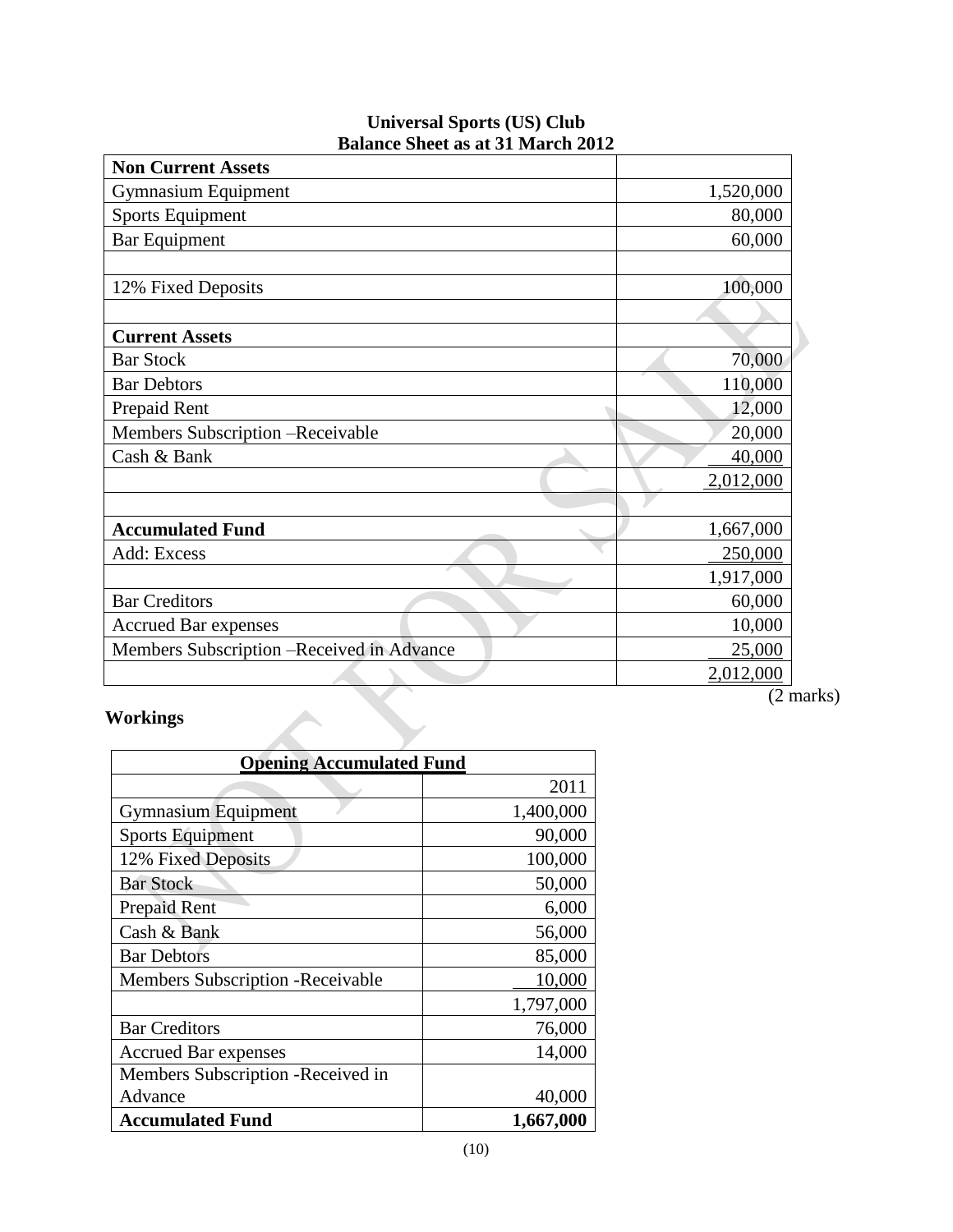| <b>Members Subscription</b>       |         |
|-----------------------------------|---------|
| Amount received                   | 250,000 |
| Add; Opening Received in advance  | 40,000  |
| Less; Opening Receivable          | 10,000  |
| Add; Closing Receivable           | 20,000  |
| Less; Closing Received in advance | 25,000  |
| Bar Expenses to P & L             | 275,000 |
|                                   |         |

| <b>Gymnasium Equipment</b>  |           |
|-----------------------------|-----------|
| Balance as at 31 March 2011 | 1,400,000 |
| Add; Purchases              | 260,000   |
|                             | 1,660,000 |
| Less; Closing balance       | 1,520,000 |
| Depreciation                | 140,000   |
|                             |           |
| <b>Sports Equipment</b>     |           |
| Balance as at 31 March 2011 | 90,000    |
| Add; Purchases              | 8,000     |
|                             | 98,000    |
| Less; Closing balance       | 80,000    |
| Depreciation                | 18,000    |

| <b>Bar Expenses</b>               |         |
|-----------------------------------|---------|
| Amount paid                       | 132,000 |
| Add; Opening Prepayments          |         |
| Less; Opening Accruals            | 14,000  |
| Add; Closing Accruals             | 10,000  |
| <b>Less</b> ; Closing Prepayments |         |
| Bar Expenses to $P \& L$          | 128,000 |
|                                   |         |

| Rent                      |         |
|---------------------------|---------|
| Amount paid               | 176,000 |
| Add; Opening Prepayments  | 6,000   |
| Less; Opening Accruals    |         |
| Add; Closing Accruals     |         |
| Less; Closing Prepayments | 12,000  |
| Bar Expenses to P & L     | 170,000 |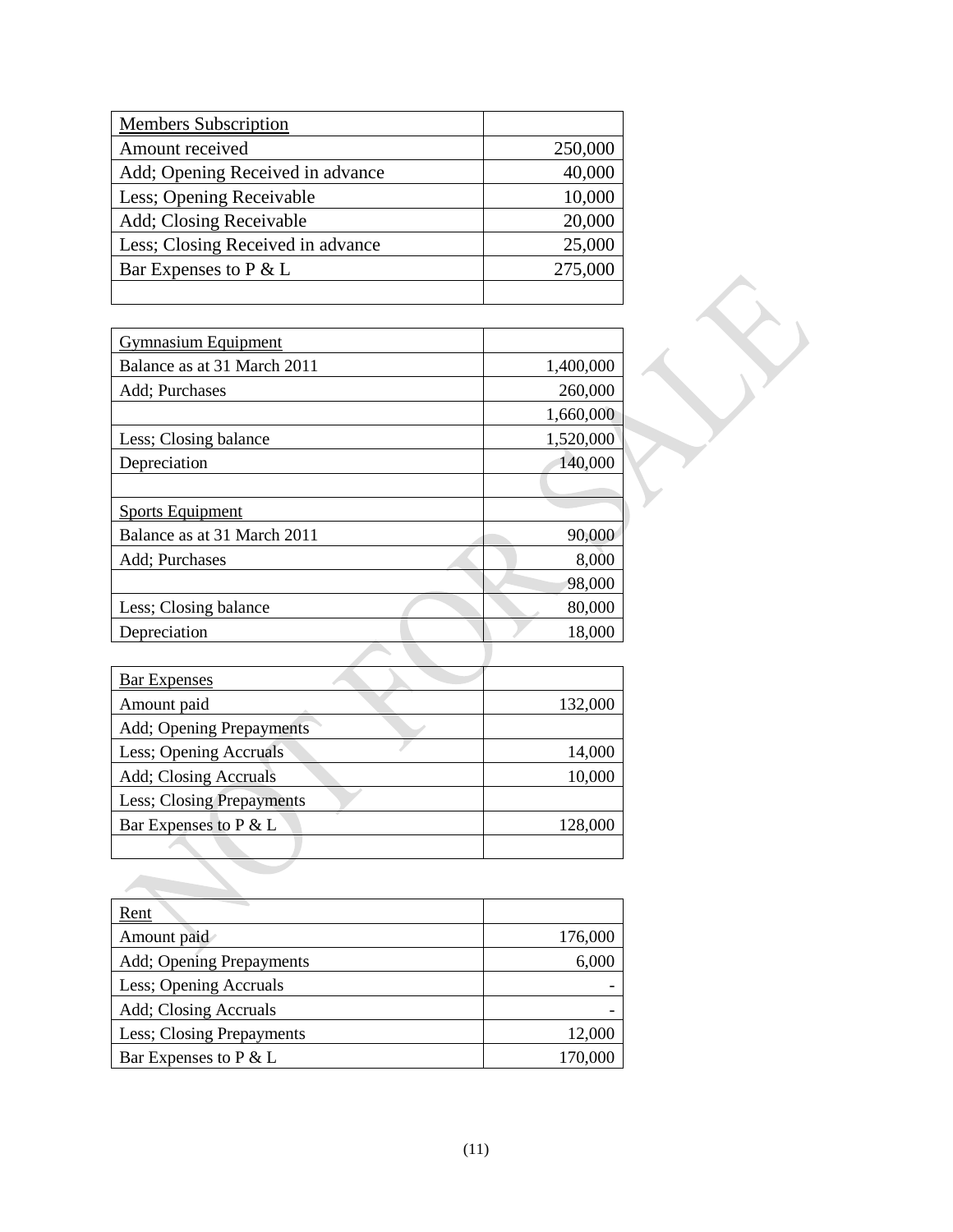| <b>Bar Creditors</b>        |         |
|-----------------------------|---------|
| Balance as at 31 March 2011 | 76,000  |
| Add; Purchases              | 269,000 |
|                             | 345,000 |
| Less; Amount paid           | 285,000 |
| Less; Closing balance       | 60,000  |

| <b>Bar Debtors</b>          |         |
|-----------------------------|---------|
| Balance as at 31 March 2011 | 85,000  |
| Add; Sales                  | 875,000 |
|                             | 960,000 |
| Less; Amount Received       | 850,000 |
| Less; Closing balance       | 110,000 |

| Purchases |         |
|-----------|---------|
| Credit    | 269,000 |
| Cash      | 36,000  |
|           | 305,000 |

| 110,000 |
|---------|
| 110,000 |
| 60,000  |
| 50,000  |
|         |

- B. Briefly Explain the advantages of committees in the context of modern organization
	- (i). Consolidation of power and authority
	- (ii). Delegation of power and authority to subcommittees
	-
	- (iii). Coordination of activities<br>(iv). Follow-up and taking imm Follow-up and taking immediate actions whenever required

(3 marks)

(Total 15 marks)